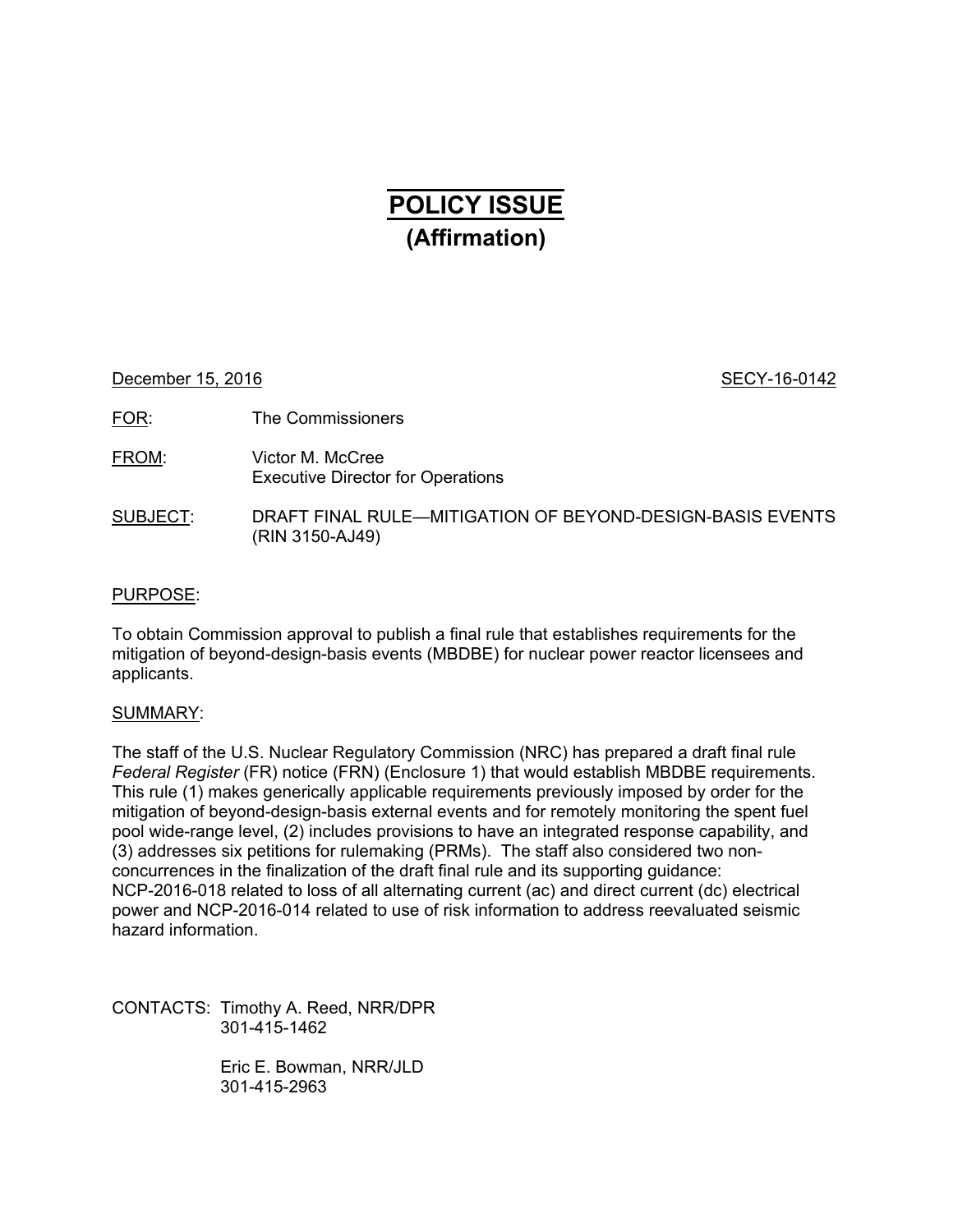## BACKGROUND:

As discussed in Section I of the draft FRN, the NRC has undertaken numerous regulatory actions following the 2011 Fukushima Dai-ichi event in Japan. These actions began with the work of the Near-Term Task Force (NTTF) and the development of the associated NTTF recommendations. The NRC's response to the NTTF Report, which was an enclosure to SECY-11-0093, "Near-Term Report and Recommendations for Agency Actions Following the Events in Japan," dated July 12, 2011 (Agencywide Documents Access and Management System (ADAMS) Accession No. ML11186A950), was provided in SECY-11-0124, "Recommended Actions To Be Taken without Delay from the Near-Term Task Force Report," and SECY-11-0137 "Prioritization of Recommended Actions To Be Taken in Response to Fukushima Lessons Learned." These two papers identified actions to be taken in the near term and prioritized the NTTF recommendations. The near-term actions ultimately culminated in the issuance of three orders; a request for information, under Title 10 of the *Code of Federal Regulations* (10 CFR), Section 50.54(f), that addressed several regulatory issues; and two Advance Notices of Proposed Rulemaking (ANPR). The regulatory efforts to address lessons learned from Fukushima have evolved over time, and the two rulemaking activities discussed in the ANPRs were consolidated into the MBDBE rulemaking.

The NRC staff (staff) developed and provided to the Commission a proposed rule in SECY-15-0065, "Proposed Rulemaking: Mitigation of Beyond-Design-Basis Events (RIN 3150-AJ49)," on April 30, 2015 (ADAMS Accession No. ML15049A201). The Commission issued its direction on the proposed rule on August 27, 2015, in Staff Requirements Memorandum (SRM)-SECY-15-0065 (ADAMS Accession No. ML15239A767). In accordance with the Commission's direction, the staff revised the proposed rule and issued it for a 90-day public comment period on November 13, 2015 (80 FR 70609). In addition to seeking comment on the proposed rule and supporting draft guidance, the FRN also requested feedback on a number of specific topics related to the proposed rule and on the potential cumulative effects of regulation (CER). The agency also published three draft regulatory guides for comment with the proposed rule.

The comment period closed on February 11, 2016. The NRC received 20 comment submissions that the staff reviewed and considered in the development of the final MBDBE rule, as described in Enclosure 2. During development of the final rule, the staff held a public meeting to discuss CER and used the feedback obtained at that meeting to inform implementation requirements in the final MBDBE rule.

## DISCUSSION:

The draft final rule applies to power reactor applicants and licensees and includes the following provisions:

• Provisions that make generically applicable requirements previously imposed by Order EA-12-049, "Issuance of Order to Modify Licenses with Regard to Requirements for Mitigation Strategies for Beyond-Design-Basis External Events," dated March 12, 2012 (ADAMS Accession No. ML12054A735), for the mitigation of beyond-design-basis external events. These requirements constitute the majority of the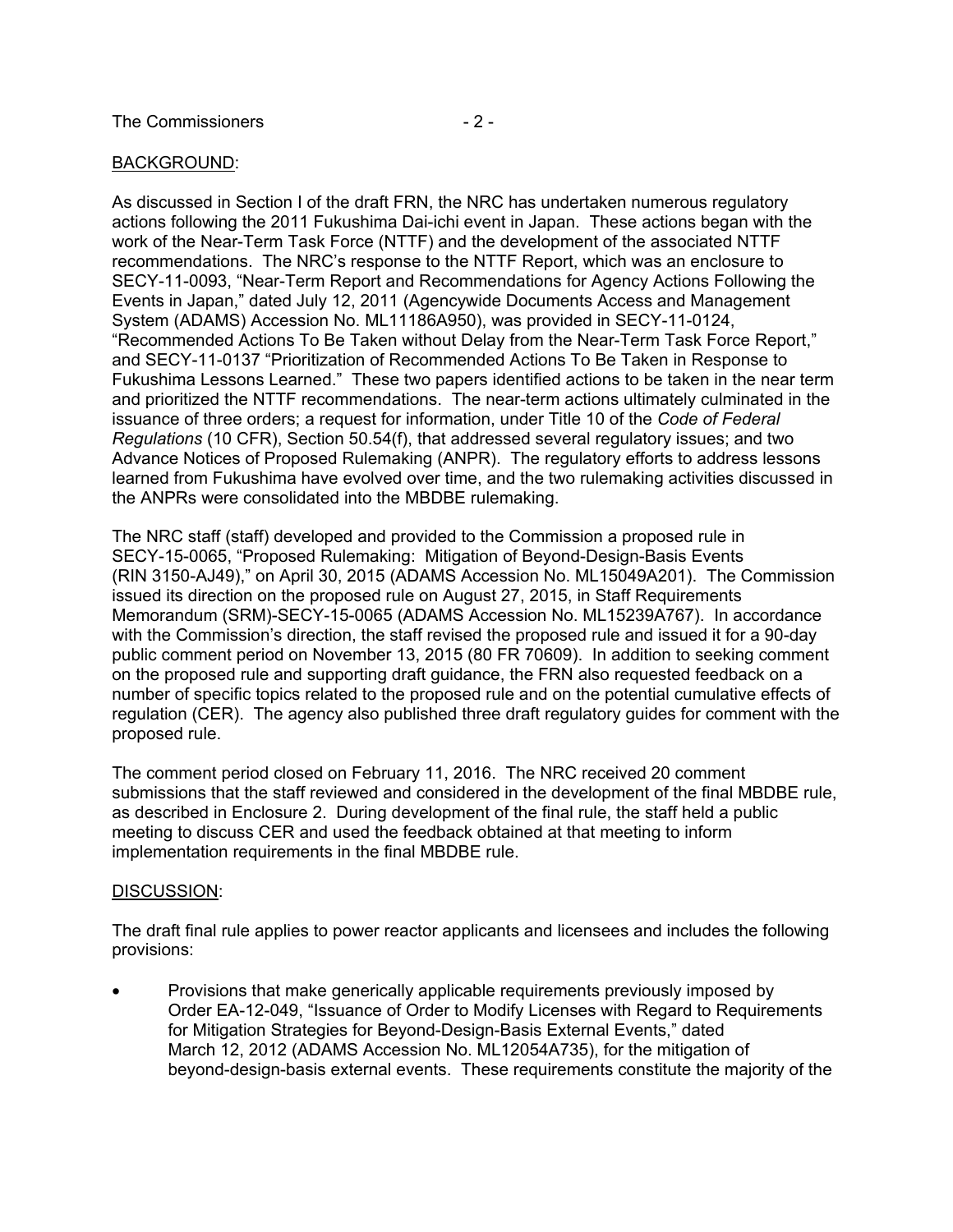#### The Commissioners  $-3-$

requirements in this rule, and are located mainly in 10 CFR 50.155(b)(1), with portions in paragraphs (c), (d), (e), and (g) as described further below.

- Requirements for licensees to consider the effects of the reevaluated seismic and flooding hazards information within the mitigation strategies and guidelines, in accordance with the Commission direction provided in SRM-COMSECY-14-0037 (ADAMS Accession No. ML15089A236), "Staff Requirements - COMSECY-14-0037 - Integration of Mitigating Strategies for Beyond-Design-Basis External Events and the Reevaluation of Flooding Hazards," dated March 30, 2015. These requirements appear in 10 CFR 50.155(b)(2).
- Requirements previously in 10 CFR 50.54(hh)(2) for mitigation of the effects of a loss of a large area of the plant due to explosions or fire. These requirements appear in 10 CFR 50.155(b)(3).
- Requirements to integrate the above capabilities with the emergency operating procedures. These requirements appear in 10 CFR 50.155(b)(4).
- Reasonable protection requirements that enable the proper degree of regulatory assurance to be applied to the equipment and structures, systems, and components (SSCs) that perform a beyond-design-basis function for the purposes of the MBDBE rule. These requirements appear in 10 CFR 50.155(c)(2) and (c)(3).
- Supporting requirements for the integrated response capability that include staffing, communications, training, drills or exercises, and documentation of changes. These requirements are found in 10 CFR 50.155(b), (c), (d), (e) and (g).
- Provisions that make generically applicable requirements previously imposed by Order EA-12-051, "Order Modifying Licenses with Regard to Reliable Spent Fuel Pool Instrumentation (Effective Immediately)," dated March 12, 2012 (ADAMS Accession No. ML12056A044), for remotely monitoring the spent fuel pool wide-range level. These requirements appear in 10 CFR 50.155(f).
- Requirements that facilitate the decommissioning of reactors that are subject to this rule. These requirements appear in 10 CFR 50.155(a)(2).
- Provisions that rescind orders, including Orders EA-12-049 and EA-12-051, for which the MBDBE rule will now provide the governing substantive requirements. These requirements appear in 10 CFR 50.155(i).
- Provisions that facilitate the removal of a variety of license conditions for which the MBDBE rule will now provide the governing substantive requirements. These requirements appear in 10 CFR 50.155(i).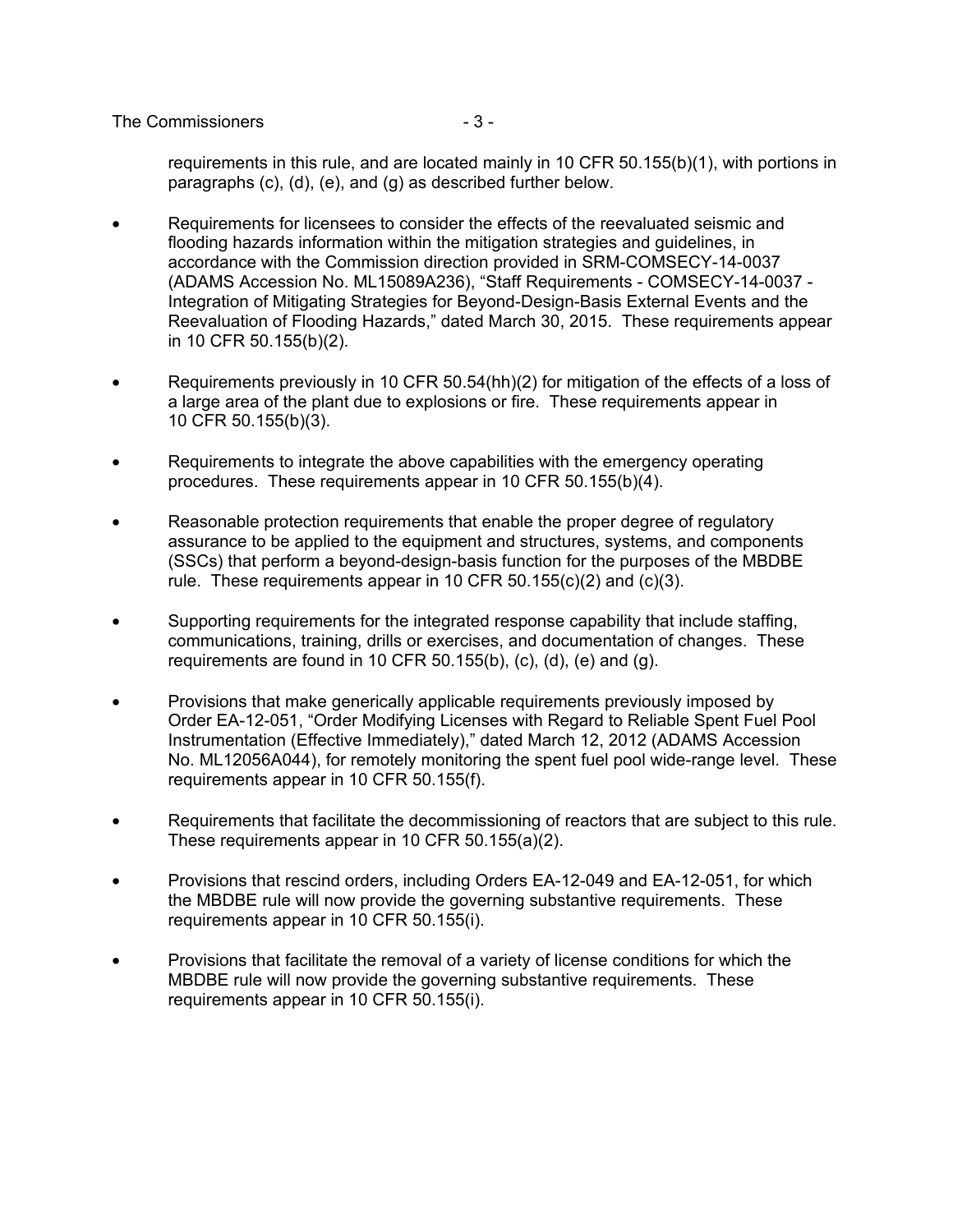| The Commissioners<br>-4- |  |
|--------------------------|--|
|--------------------------|--|

#### Discussion of Public Comments and Changes to the Rule

The final MBDBE rule reflects a number of changes and improvements compared to the proposed rule. These changes stemmed from the staff's consideration of the public comments provided on the proposed rule. Section IV of the draft final MBDBE rule FRN (Enclosure 1) and the supporting comment response document (Enclosure 2) provide a discussion of the public comments. The staff made changes to the MBDBE rule in the following areas:

• Reevaluated Hazards

The staff moved the treatment of reevaluated seismic and flooding hazard information to 10 CFR 50.155(b)(2) in the final MBDBE rule. This revision provides licensees with flexibility in how to address the effects of the reevaluated hazard information within the mitigation strategies and guidelines. For example, licensees may develop event-specific approaches that consider the damage state and use all available equipment and SSCs, not necessarily assuming a loss of all ac power and a loss of normal access to the ultimate heat sink, if either would not be a consequence of the hazard. This rule structure provides better alignment of the final MBDBE rule and its supporting guidance than had been provided in the proposed rule and implements the Commission's direction in SRM-COMSECY-14-0037.

• Reasonable Protection

The staff clarified the rule's supporting statement of considerations to explain that the application of reasonable protection is linked to whether the SSC or equipment is performing a design-basis function or a beyond-design-basis function. This revision to the MBDBE rule also improves alignment between the MBDBE rule and its supporting guidance.

• Loss of All AC Power

The staff clarified the final MBDBE rule to better convey that the loss of all ac power condition must be addressed. Specifically, the staff removed the word "extended" from the set of conditions that the strategies and guidelines of  $\S$  50.155(b)(1) must be able to address, which formerly read "an extended loss of all ac power." The new rule text avoids confusion with the term "extended loss of ac power" used in the industry guidance supporting the final rule. The staff also clarified the rule's supporting statement of considerations regarding how the MBDBE rule and guidance address a loss of all ac power. Two staff members, who had provided public comment on the proposed rule, submitted a non-concurrence package (Enclosure 3) to object to the staff's resolution of their comments.

• Relocation and Revision of Staffing and Communications Requirements

Public comment on the proposed rule suggested that the rule could be clarified by relocating the staffing and communications requirements from the proposed Section VII of Appendix E, "Emergency Planning and Preparedness for Production and Utilization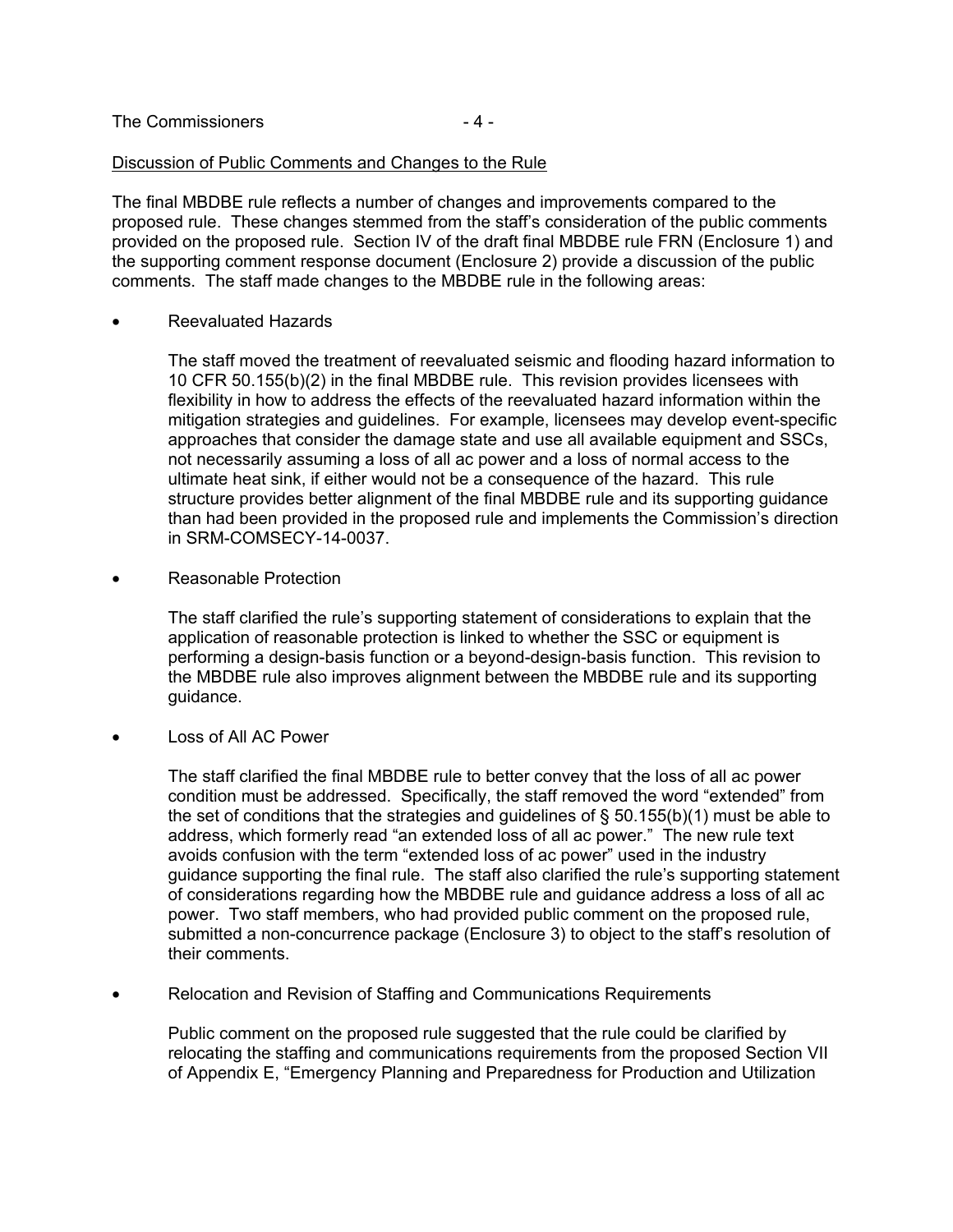#### The Commissioners  $-5-$

Facilities," of 10 CFR Part 50, "Domestic Licensing of Production and Utilization Facilities," to 10 CFR 50.155, "Mitigation of Beyond Design-Basis Events." The final MBDBE rule relocates these requirements into 10 CFR 50.155. The staffing and communications requirements are now directly linked to the implementation of mitigation strategies. This change improves the clarity of the final MBDBE rule and reflects licensees' implementation of Order EA-12-049.

• Flexible Scheduling

The NRC realized that the nuclear industry would be challenged by the proposed 2-year compliance date for the MBDBE rule and requested feedback on whether this schedule provided sufficient time to address the reevaluated hazards information given planned schedules for procurement and implementation of plant modifications and programmatic changes. In consideration of that feedback, including the feedback provided during a public meeting held on November 10, 2016, the staff added a flexible scheduling provision into the final MBDBE rule as 10 CFR 50.155(h)(2).

• Rescission of Orders and Removal of License Conditions

A central objective of the MBDBE rulemaking is to make generically applicable the requirements initially imposed under Orders EA-12-049 and EA-12-051, giving due consideration to lessons learned from the implementation of the orders and feedback obtained from interested stakeholders through public comment on the proposed MBDBE rule. The staff looked broadly at all the orders and license conditions that the requirements of the MBDBE rule will replace and has included as 10 CFR 50.155(i) provisions that rescind the orders and facilitate the removal of license conditions. This reduces the administrative burdens on licensees.

## Backfitting and Issue Finality

The staff has drafted a backfitting and issue finality assessment to support the final MBDBE rule (Enclosure 4). This assessment addresses the following changes to the final MBDBE rule:

• Reevaluated Hazards

As discussed above, the final MBDBE rule contains requirements for applicable licensees to address within their mitigating strategies the effects of the reevaluated seismic and flooding hazards information developed in response to the NRC letter dated March 12, 2012, issued under 10 CFR 50.54(f). The underlying basis for inclusion of this requirement in the final MBDBE rule appears in COMSECY-14-0037, "Integration of Mitigating Strategies for Beyond-Design-Basis External Events and the Reevaluation of Flooding Hazards," dated November 21, 2014, and its associated SRM. For the reasons provided in Enclosure 4, the staff concludes that the requirements for licensees to address the effects of the reevaluated hazards information, as incorporated within the MBDBE rule, are part of Order EA-12-049 on mitigating strategies and do not constitute a new instance of backfitting.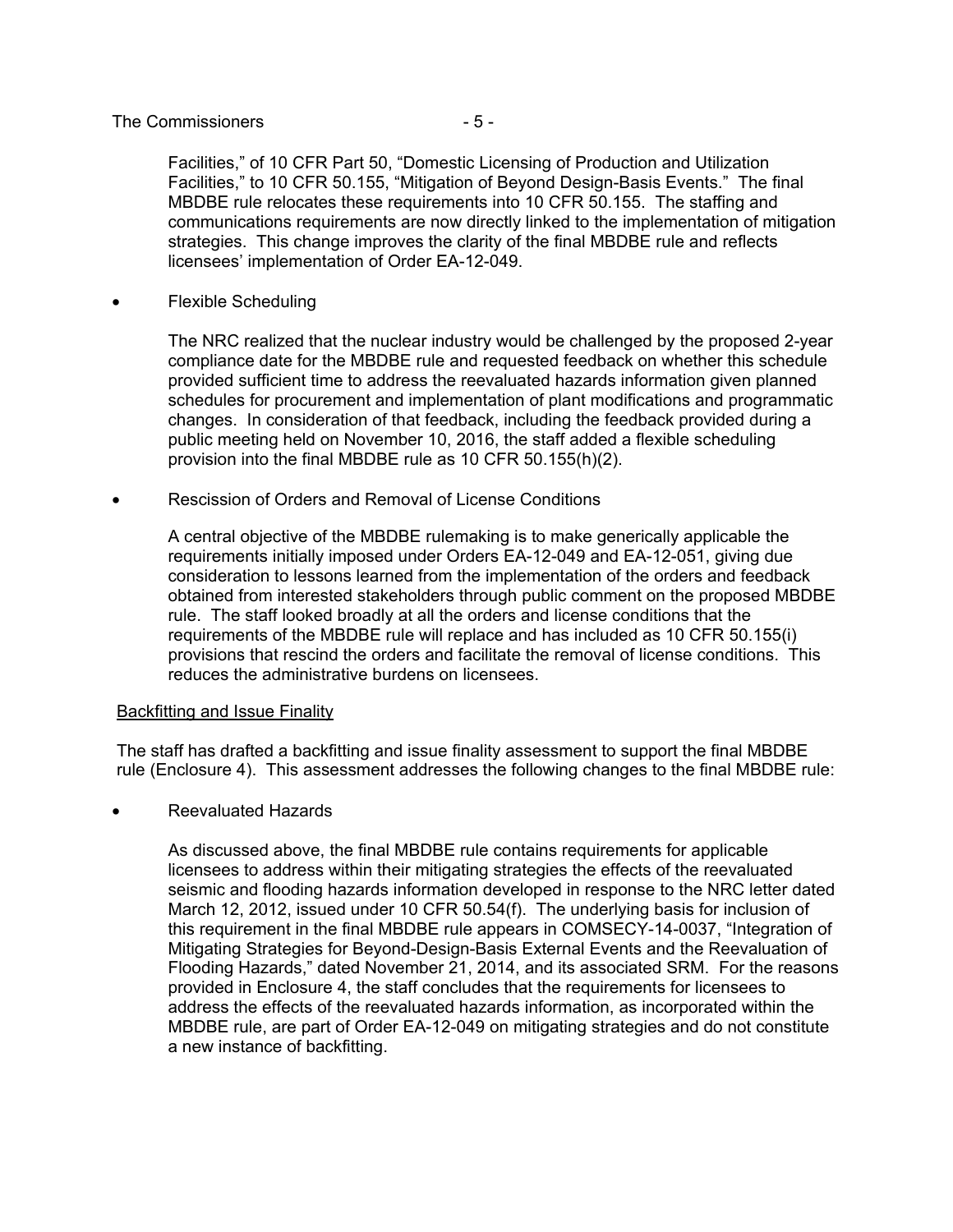The Commissioners  $-6 -$ 

• Removal of Multiple Source Term Dose Assessment

The NRC received public comments concerning its backfitting justification under 10 CFR 50.109, "Backfitting," for the multiple source term dose assessment requirements included in the proposed MBDBE rule. The staff reexamined the backfitting justification and concluded that the supporting backfitting justification for the proposed multiple source term dose assessment requirements did not meet the criteria for imposition under 10 CFR 50.109(a)(4)(ii). After further consideration, the staff concluded that the requirements should be removed from the final rule for the reasons stated in Section IV.E of the MBDBE final rule FRN.

• Revision to Staffing and Communications Requirements

As discussed above, the staff revised the staffing and communications requirements, and relocated them to 10 CFR 50.155. The requirements for both staffing and communications are linked directly to the mitigation strategy requirements of 10 CFR 50.155(b). As already discussed, this reflects the implementation of Order EA-12-049 since both staffing and communications are essential to implement that order and both were addressed as part of it. Accordingly, the staffing and communications requirements in the MBDBE rule neither constitute backfits nor violate issue finality. The staff removed the proposed staffing analysis requirement from the final MBDBE rule, although it remains part of the supporting guidance because it provides an acceptable method for initially determining staffing requirements.

## Petitions for Rulemaking

As discussed in Section III of the enclosed final MBDBE rule FRN, the MBDBE rule provides the final resolution of five PRMs submitted in July 2011 by the Natural Resources Defense Council Inc.: PRM-50-97, PRM-50-98, PRM-50-100, PRM-50-101, and PRM-50-102. The dockets for these PRMs were previously closed, and the NRC notified the petitioner that the NRC would address the issues raised in the PRMs in the MBDBE rule. Each of the five PRMs relies on one of NTTF Report recommendations 4.1, 7.5, 8.4, 9.1, and 9.2 as its sole basis. The MBDBE rule addresses each of these recommendations and therefore resolves the issues raised by the PRMs, concluding the NRC's consideration of these PRMs.

An additional PRM, PRM-50-96, filed by Mr. Thomas Popik, requested that the NRC amend its regulations to require facilities licensed by the NRC to assure long-term cooling and unattended water makeup of spent fuel pools in the event of long-term losses of power due to geomagnetic storms caused by solar storms. As discussed in Section III of the enclosed final MBDBE rule FRN, the final MBDBE rule addresses this PRM, in part, but does not resolve it completely. Accordingly, PRM-50-96 remains under NRC consideration.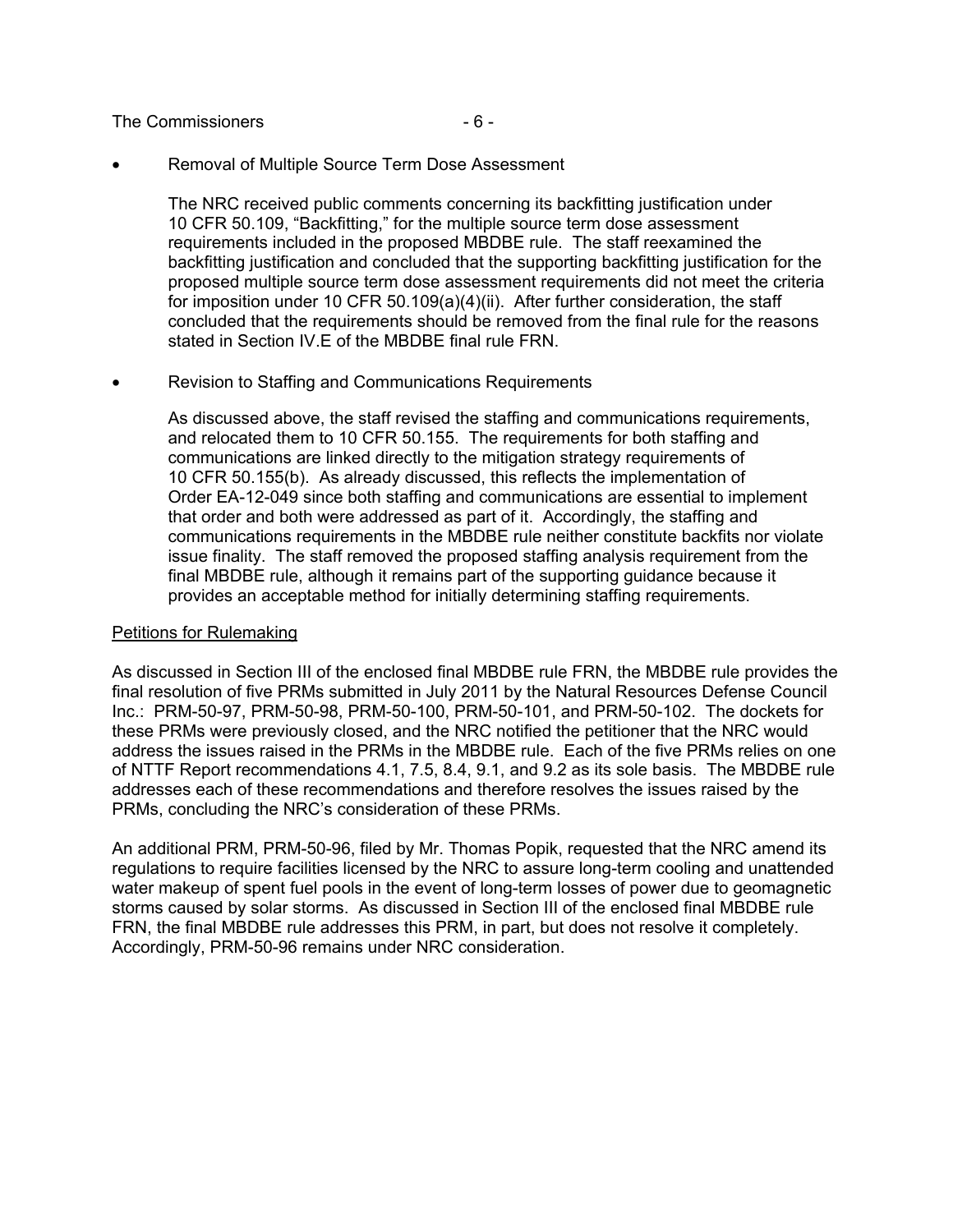#### Implementation Guidance

As discussed in Section IX of the enclosed final MBDBE rule FRN, the staff will publish three regulatory guides concurrent with the publication of the final rule:

- (1) Regulatory Guide 1.226, "Flexible Mitigation Strategies for Beyond-Design-Basis Events," endorses with clarifications the methods and procedures promulgated by the Nuclear Energy Institute (NEI) in NEI 12-06, "Diverse and Flexible Coping Strategies (FLEX) Implementation Guide," Revision 3. This regulatory guide provides licensees and applicants with an acceptable method of implementing the provisions in the MBDBE rule for the mitigation of beyond-design-basis external events, primarily in 10 CFR 50.155(b)(1), (b)(2), (c), and (g). This regulatory guide includes the lessons learned from implementation of Order EA-12-049 and provides guidance for addressing the effects of the seismic and flooding reevaluated hazards. This regulatory guidance also addresses the Commission direction in SRM-SECY-15-0065 for coordination of voluntarily maintained Severe Accident Management Guidelines (SAMGs) with the integrated response capability under 10 CFR 50.155(b).
- (2) Regulatory Guide 1.227, "Wide-Range Spent Fuel Pool Level Instrumentation," endorses with exceptions and clarifications NEI 12-02, "Industry Guidance for Compliance with NRC Order EA-12-051, 'To Modify License with Regard to Reliable Spent Fuel Pool Instrumentation,'" Revision 1. This guidance remains substantially unchanged from the guidance issued to support Order EA-12-051 and provides an acceptable method for implementing the MBDBE rule requirement in 10 CFR 50.155(f).
- (3) Regulatory Guide 1.228, "Integrated Response Capabilities for Beyond-Design-Basis Events," endorses with clarifications (1) NEI 12-01, "Guidelines for Assessing Beyond-Design-Basis Accident Response Staffing and Communications Capabilities," (2) NEI 13-06, "Enhancements to Emergency Response Capabilities for Beyond-Design-Basis Events and Severe Accidents," and (3) NEI 14-01, "Emergency Response Procedures and Guidelines for Beyond-Design-Basis Events and Severe Accidents." This regulatory guidance includes lessons learned from the implementation of Order EA-12-049 and provides guidance for addressing the requirements of 10 CFR 50.155(b)(4), (b)(5), (b)(6), (d), and (e). This regulatory guidance also addresses the Commission direction in SRM-SECY-15-0065 for coordination of voluntarily maintained SAMGs with the integrated response capability under 10 CFR 50.155(b).

## Non-concurrence on the Final MBDBE Rule

The staff received two non-concurrences associated with the MBDBE rulemaking.

The first non-concurrence (NCP-2016-018), provided as Enclosure 3, recommended that the final MBDBE rule requirement in 10 CFR 50.155(b)(1) be revised to require licensees to assume a loss of all ac and dc power when developing the mitigation strategies and guidelines for beyond-design-basis external events. The staff's position is that inclusion of an assumed loss of dc power would not provide a substantial safety improvement beyond the requirement to assume a loss of all ac power already imposed by Order EA-12-049. As discussed previously,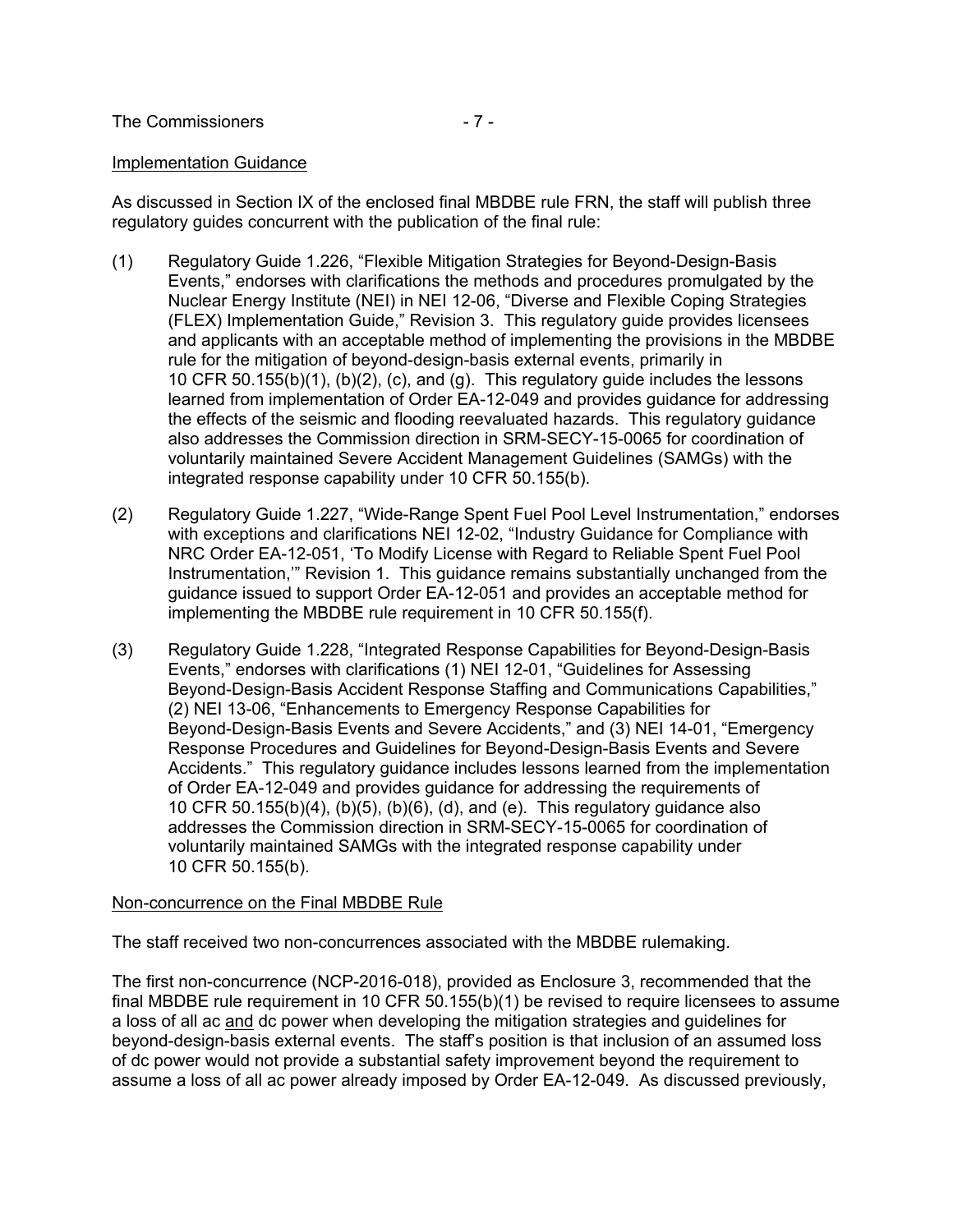#### The Commissioners  $-8-$

the staff clarified the final MBDBE rule regarding the loss of all ac power requirement by removing the word "extended" from the rule language and making clarifications to the supporting statement of considerations. The staff also included a more thorough explanation in the comment response document, provided as Enclosure 2, for the staff's position that a loss of dc power need not be included as a generic assumption. The non-concurrence also addressed the environmental qualification of instrumentation and control equipment. As documented in SECY-16-0041, "Closure of Fukushima Tier 3 Recommendations Related to Containment Vents, Hydrogen Control, and Enhanced Instrumentation," dated March 31, 2016, the staff determined that imposition of such a regulatory requirement would not meet the backfitting criteria of 10 CFR 50.109. Therefore, no changes were made to the final rule with respect to this issue.

The second non-concurrence (NCP-2016-014), provided as Enclosure 5, is a non-concurrence on a draft Interim Staff Guidance (ISG) document, JLD-ISG-2012-01, Revision 2, "Compliance with Order EA-12-049, 'Order Modifying Licenses with Regard to Requirements for Mitigation Strategies for Beyond-Design-Basis External Events.'" JLD-ISG-2012-01, Revision 2, provides guidance for the implementation of Order EA-12-049. This ISG reflects lessons learned in the implementation of Order EA-12-049 and provides the substantive guidance for implementation of the MBDBE rule. This non-concurrence concerns the use of risk information in Appendix H to NEI 12-06, as a means to address reevaluated seismic hazard information in accordance with the 10 CFR 50.155(b)(2) requirement. The staff specifically requested input on the issues raised in the non-concurrence as part of the request for public comment on the draft ISG (81 FR 79056), for which the comment period ended on December 12, 2016. The final version of RG 1.226 will incorporate the guidance in JLD-ISG-2012-01, Revision 2, considering the public comments received, and will be issued concurrent with the final MBDBE rule.

## Implementation and Cumulative Effects of Regulation Considerations

As discussed in Section XI of the enclosed final MBDBE rule FRN, the staff followed its CER process. The staff engaged external stakeholders throughout this rulemaking. Section II of the enclosed final MBDBE rule FRN describes the public involvement activities, including multiple public meetings, as well as opportunities for public comment on documents including two ANPRs, two draft regulatory bases, and the proposed MBDBE rule. In addition, because the MBDBE rule is making Orders EA-12-049 and EA-12-051 generically applicable, the involvement of external stakeholders has been more extensive for this rule than just the MBDBE-rule-specific activities described in Section II of the enclosed final MBDBE rule FRN. A very large number of public meetings took place during the development of the supporting guidance for both EA-12-049 and EA-12-051, as well as during the development of the orders themselves. That guidance, as previously discussed, has evolved to become the supporting regulatory guidance for the MBDBE rule.

Recognizing the potential challenges associated with implementation of the MBDBE rule, the NRC included in the FRN for the proposed rule a request for feedback related to CER. It also specifically requested feedback on the cost estimates provided in the regulatory analysis (see Enclosure 6), the proposed implementation schedule and how scheduling challenges might best be addressed, and potential unintended consequences of the proposed rule. In accordance with the CER process, the staff published three draft regulatory guides for public comment together with the proposed rule.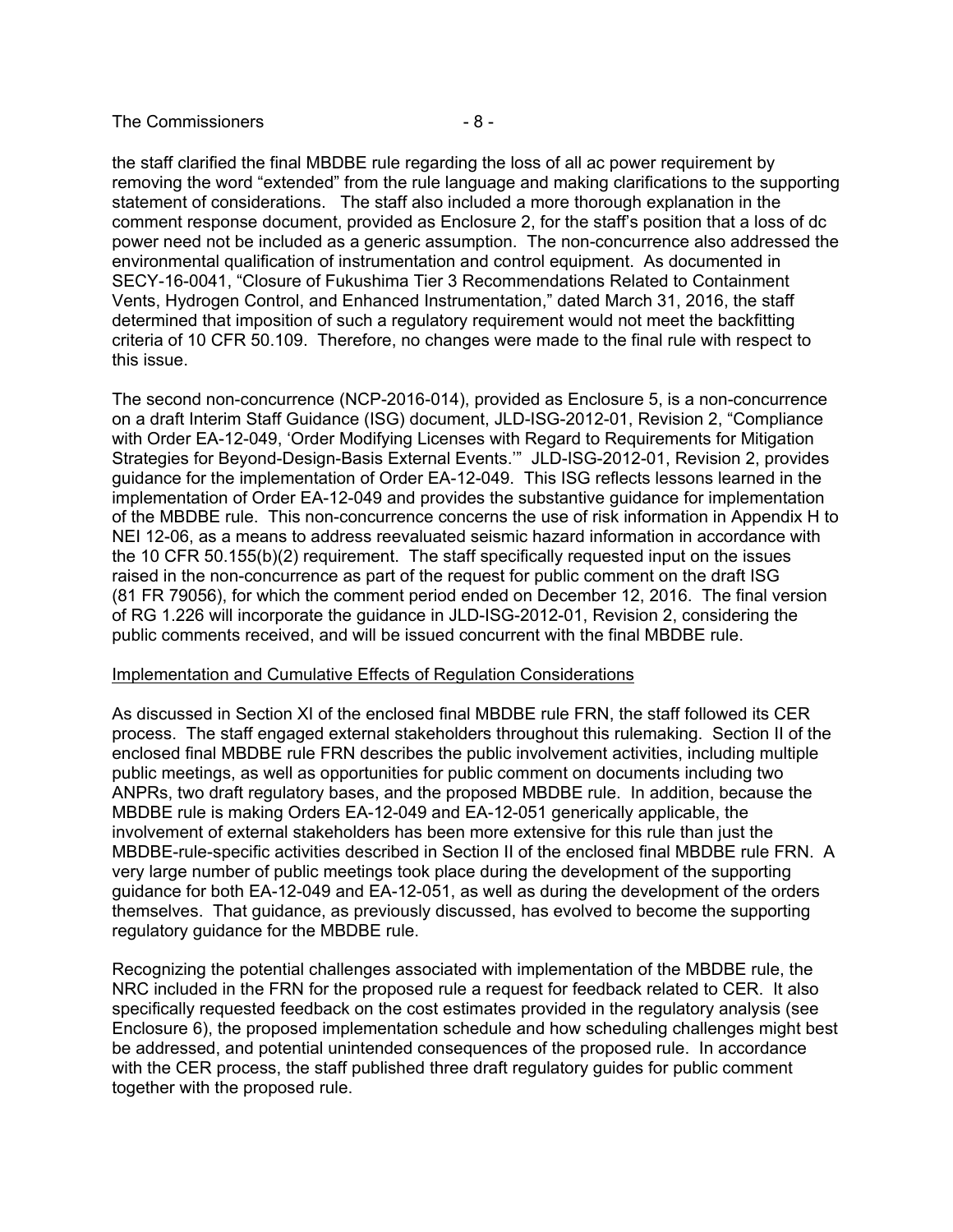## The Commissioners  $-9-$

As a result of the feedback, the final MBDBE rule contains a flexible scheduling provision. This provision provides licensees that received the 10 CFR 50.54(f) request for information issued on March 12, 2012, an option to adjust the MBDBE rule implementation schedule to enable full consideration of the effects of the seismic and flooding reevaluated hazards information, as would be required by 10 CFR 50.155(b)(2). A public meeting held on November 10, 2016, focused on the flexible scheduling provision and sought to obtain additional CER feedback to further inform implementation of the MBDBE rule. As a result of the comments received at that meeting, the staff made further adjustments to the compliance requirements in 10 CFR 50.155(h)(1) to provide an additional year for licensees with General Electric reactors with Mark I and Mark II containments to implement the MBDBE rule. This additional time reflects issuance of Order EA-13-109, "Order Modifying License with Regard to Reliable Hardened Containment Vents Capable of Operation under Severe Accident Conditions," in June 2013, more than a year later than Orders EA-12-049 and EA-12-051. The implementation of Order EA-13-109 may affect the implementation of the mitigation strategies for those licensees. The additional time allows licensees to make procedure changes and perform training once.

## Regulatory Analysis

The staff revised the regulatory analysis for the MBDBE final rule in response to public comments. The most significant revision to the final MBDBE rule regulatory analysis was to account for the costs associated with addressing the reevaluated hazard information. The revised regulatory analysis reflects the feedback obtained on these costs in response to the NRC's specific request. As a result of the revised regulatory analysis estimated costs, the MBDBE rule is categorized as a major rule because the rule is likely to result in an effect on the economy that exceeds \$100 million.

## RECOMMENDATIONS:

The NRC staff recommends that the Commission do the following:

- Approve the enclosed rulemaking package and final rule notice (Enclosure 1) for publication in the *Federal Register*.
- Note the following:
	- The staff has made the final versions of the three regulatory guides supporting this rule available to the Commission for information.
	- The staff will inform the appropriate congressional committees of this action.
	- The Office of Public Affairs will issue a press release when the NRC publishes the final rule in the *Federal Register*.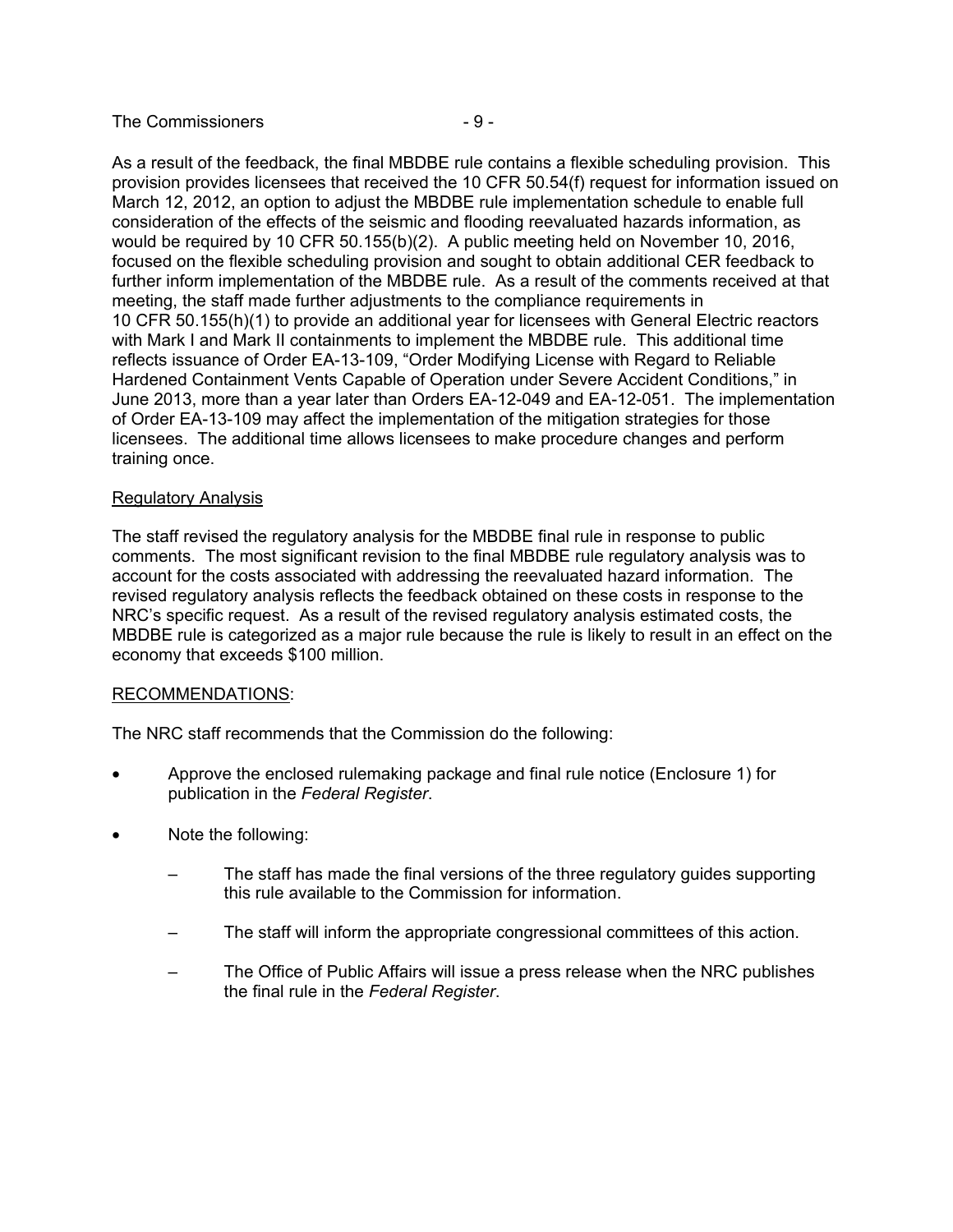The Commissioners  $-10 -$ 

## RESOURCES:

The MBDBE rule activities are appropriately budgeted in the Operating Reactors Business Line. There is no need to change the budgeted resources as a result of this paper.

## COORDINATION:

The Office of the General Counsel has no legal objection to this SECY paper and rulemaking package. Because budgeted resources have not changed as a result of this paper, the Office of the Chief Financial Officer has not reviewed this paper or the final rule.

As noted in Section II of the enclosed FRN, the NRC staff has met with the Advisory Committee on Reactor Safeguards (ACRS) on numerous occasions during the MBDBE rulemaking effort. Most recently, the NRC staff met with the ACRS Fukushima subcommittee on October 19, 2016, and November 16, 2016, and the ACRS full committee on November 30, 2016, to discuss the final MBDBE rule and its supporting guidance. Enclosure 7 provides the ACRS letter on the draft final rule. Enclosure 8 gives the NRC staff's response to the ACRS letter.

/RA by Michael Johnson for/

 Victor M. McCree Executive Director for Operations

Enclosures:

- 1. *Federal Register* Notice
- 2. Comment Response Document
- 3. Nonconcurrence NCP-2016-018
- 4. Backfitting and Issue Finality Assessment
- 5. Nonconcurrence NCP-2016-014
- 6. Regulatory Analysis
- 7. ACRS Letter
- 8. Staff Response to ACRS Letter